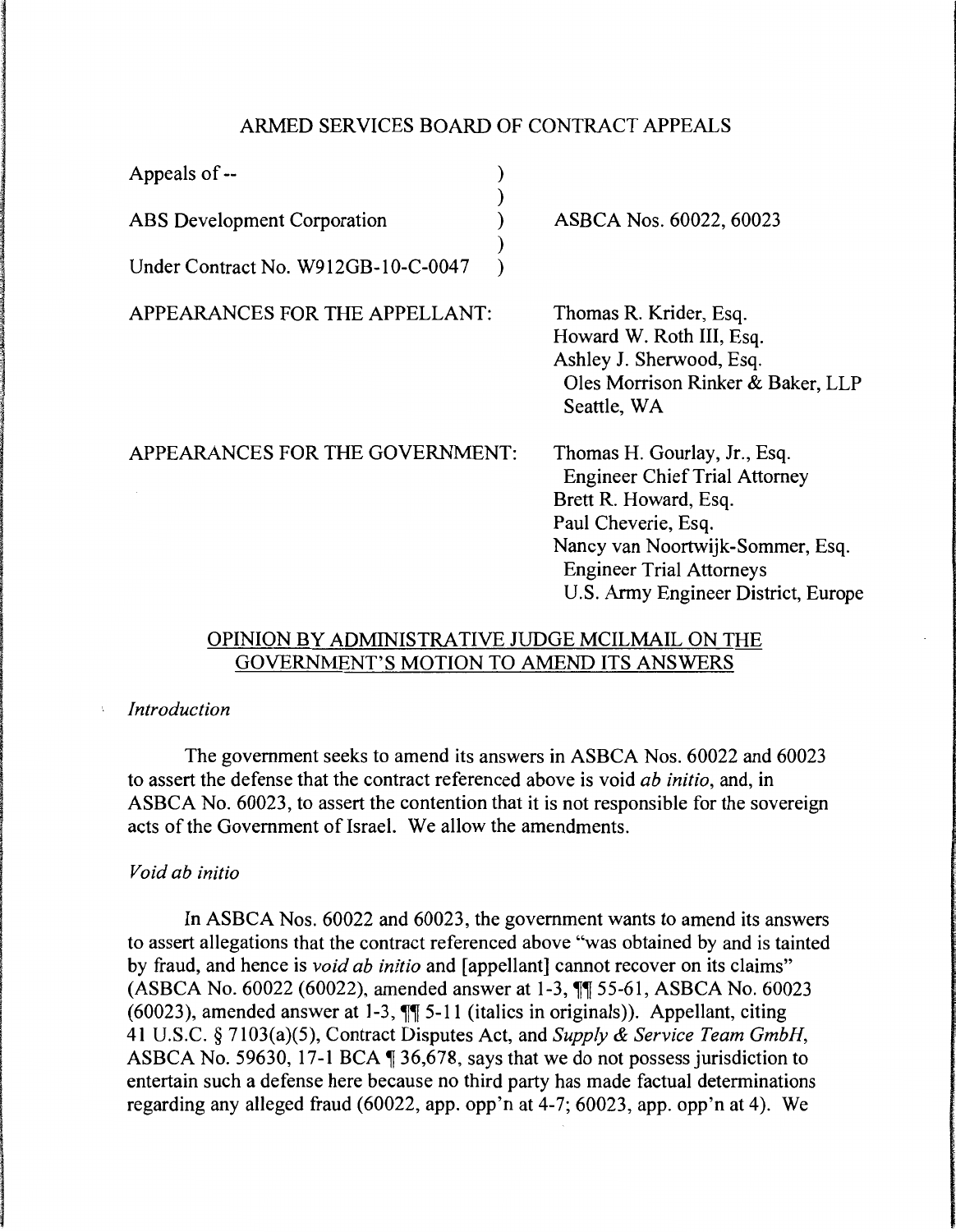disagree that we need any third-party determination here; we possess jurisdiction to determine for ourselves whether a contract is void *ab initio* because of fraud. *See International Oil Trading Company, ASBCA No. 57491 et al., 13 BCA* 135,393 at 173,658 (bribery and fraud; discussing 41 U.S.C. § 7103); *Servicios y Obras Isetan S.L.*, *ASBCA No.* 57584, 13 BCA  $\parallel$  35,279 at 173,162 (fraud in the inducement). *Supply* & *Service Team* does not require a contrary result, that appeal did not involve whether a contract was void *ab initio.* 

Appellant also cites *Laguna Construction Company v. Carter,* 828 F.3d 1364 (Fed. Cir. 2016), but that opinion also, does not require a contrary result here. In *Laguna* the court recited the rule that "[ c ]ertain fraud-related *claims* are outside of the Board's jurisdiction... [t]hese include *claims* relating to 41 U.S.C. § 7103 (formerly 41 U.S.C. § 604), 28 U.S.C. § 2514 (Special Plea in Fraud), and 31 U.S.C. §§ 3729-31 (False Claims Act)." *Id.* at 1368 (emphasis added, internal citations omitted). Whether a contract is void *ab initio* is none of those. There is a big difference between whether a contract is void *ab initio* (in which the question is whether the contractor can establish that he has a contract with the government in the first place, *see Atlas International Trading Corp., ASBCA No.* 59091, 15-1 BCA ¶ 35,830 at 175,198 (contract obtained through bribery void *ab initio)),* and whether (as in *Laguna)* the government is asserting the type of fraud claim that we do not possess jurisdiction to entertain.

For these reasons, we possess jurisdiction to entertain the government's proposed void *ab initio* amendments; therefore, our jurisdiction is no bar to amendment. Appellant also says that, assuming we have jurisdiction, the amendments should not be allowed because, it says, there is no fraud (60022, app. opp'n at 8; 60023, app. opp'n at 4). However, that is a merits issue for a hearing.

Appellant also says that, at this point amendment would unduly prejudice it (60022, app. opp'n at 11-13; 60023, app. opp'n at 4-5). We permit amendment upon conditions fair to both parties, Board Rule  $6(d)$ , and see no unfairness in allowing amendment here. We are not on the eve of trial (scheduled for April 10, 2018), and the proposed amendment concerns matters such as what appellant's president said at a deposition held only a few months ago regarding whether appellant "intentionally induced the US Government to award the contract to [appellant] even though they had no intention of performing the contract" (60022, amended answer at 2,  $\P$  58; 60023 amended answer at  $2, \P 8$ ). Presumably, appellant is already aware of the facts that bear upon that issue. We allow the proposed amendments.

### *Sovereign Acts of a Foreign Government*

In ASBCA No. 60023, the government wants to amend its answer to include the following contention: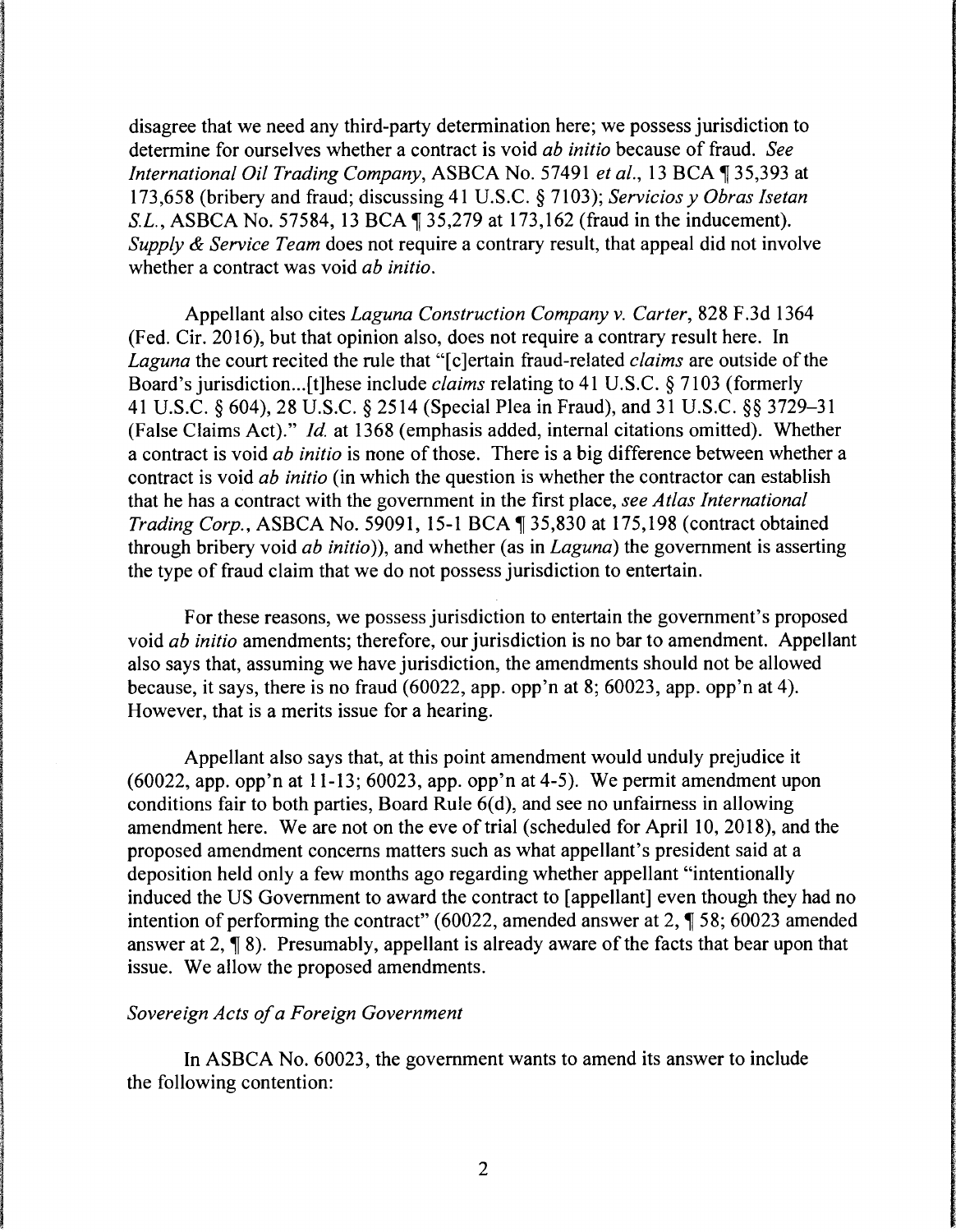The U.S. government is not responsible for the sovereign acts of a foreign nation. Control over base access on this project was the sole responsibility of the Government of Israel. A warranty covering the actions of a third party cannot be held to exist in a government contract unless the terms of the alleged warranty are unmistakable. The contract does not contain an express or implied warranty regarding the ability of [appellant] to receive approval by the Government of Israel for base access for Turkish workers.

(60023, amended answer at 1,  $\P$ 4) Appellant's opposition is based on its view that those contentions are not (using appellant's term) "viable" (60023, app. opp'n at 5, 9). That is, appellant contends that, "[g]iven that the contract does contain the implied warranty the Government's proffered affirmative defense seeks to avoid, the Government's motion to amend should be denied" (id. at 9). That, too, is a merits issue, either for a hearing, post-hearing briefing, or both.

Appellant also says that allowing the government's "foreign sovereign acts" contention would cause it undue prejudice (see 60023, app. opp'n at 5). Again we are not on the eve of trial; moreover, the government's contentions appear to consist almost entirely of questions of law. In any event, appellant points to no specific prejudice. We see no unfairness in allowing the amendment, and allow it.

*Conclusion* ·

The proposed amendments to the answers in these appeals are allowed.

Dated: 30 August 2017

1 mort 2007

Armed Services Board of Contract Appeals

(Signatures continued)